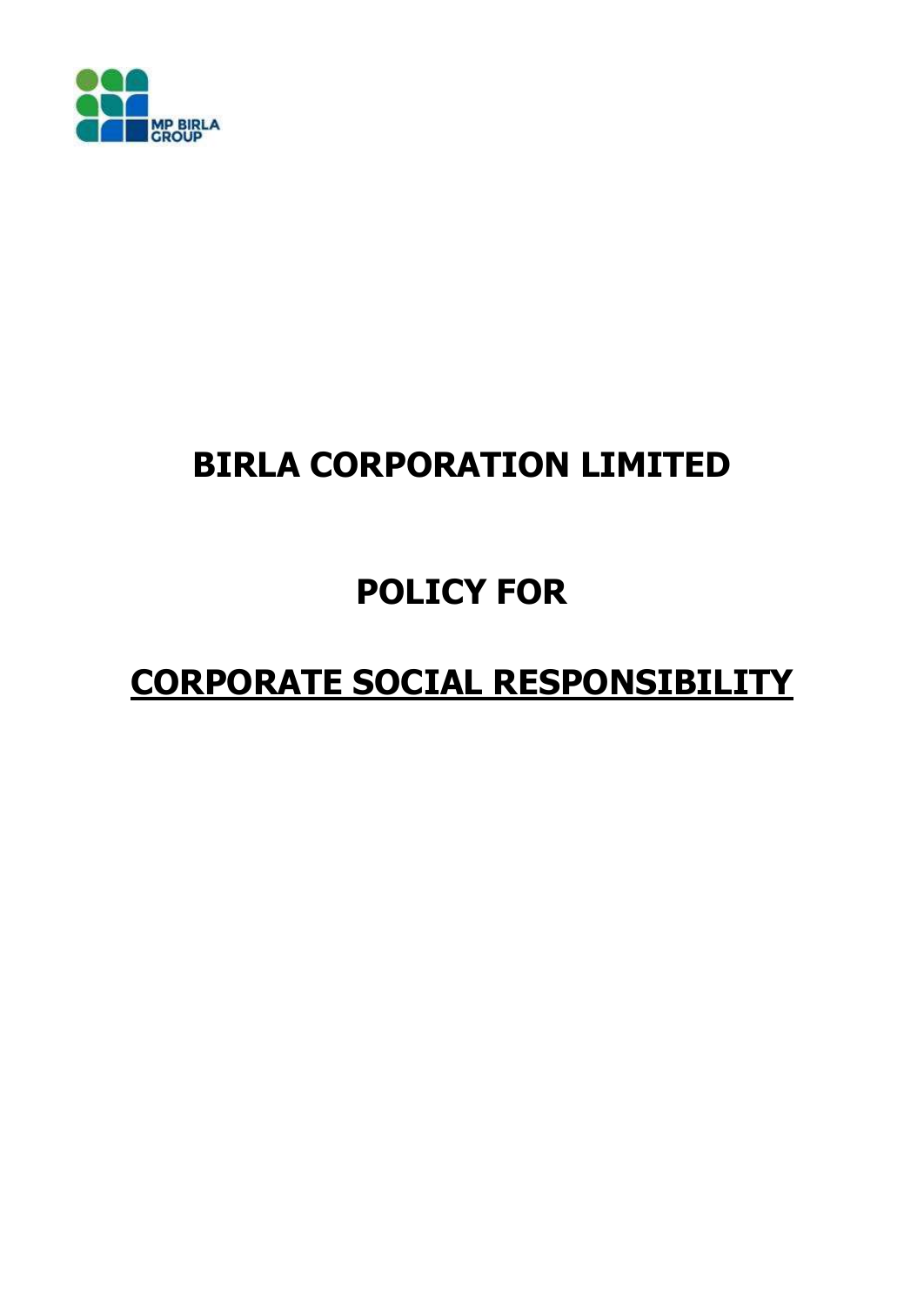

## **A. [PURPOSE](https://intranetapplications.avivaindia.com/csr/CSRPolicyIndia.aspx#purpose)**

The purpose of Birla Corporation Limited (BCL) Corporate Social Responsibility (CSR) Policy is to devise an appropriate strategy and focus for its CSR initiatives and lay down the broad principles on the basis of which it will fulfill its CSR objectives.

## **B. BACKGROUND**

Corporate Social Responsibility (CSR) has evolved during last few decades from simple philanthropic activities to integrating the interest of the business with that of the communities in which it operates. By exhibiting socially, environmentally and ethically responsible behaviour in governance of its operations, the business can create value and long-term sustainability for itself while making positive contribution to the betterment of the society. It is recognized the world over that integrating social, environmental and ethical responsibilities into the governance of businesses ensures their long term success, competitiveness and sustainability. This approach also reaffirms the view that businesses are an integral part of society, and have a critical and active role to play in the sustenance and improvement of healthy ecosystems, in fostering social inclusiveness and equity, and in upholding the essentials of ethical practices and good governance.

## **C. LEGAL AND REGULATORY REQUIREMENTS**

This policy shall contain the approach and direction given by the Board of the Company, taking into account the recommendations of its CSR Committee, and include guiding principles for selection, implementation and monitoring of activities as well as formulation of the annual action plan.

This policy, which encompasses the Company's philosophy for delivering its responsibility as a corporate citizen, is titled as the "CSR Policy". It has been prepared keeping in mind the Company's business ethics and to comply with the requirements of Companies Act, 2013 (hereinafter called as "the Act") and the Companies (Corporate Social Responsibility Policy) Rules, 2014 (hereinafter called as "CSR Rules"), as amended from time to time.

This policy shall apply to all CSR initiatives and activities taken up at various locations of the Company, preferably in the vicinity where the Company carries out its business operations and for the benefit of different segments of the society, specifically the deprived, under-privileged.

## **D. CSR VISION STATEMENT**

- ✓ Partner with credible organizations like trusts, foundations etc. including nongovernment organizations;
- ✓ Develop meaningful and effective strategies or engaging with all stakeholders;
- Consult local communities to identify effective and culturally appropriate development goals;
- ✓ Conduct business in a true, fair and ethical manner and takes up the responsibility to create a good impact in the society it belongs;
- ✓ Improving the quality of lives of people in the communities in which it operates because, the society is an essential stakeholder and the purpose of its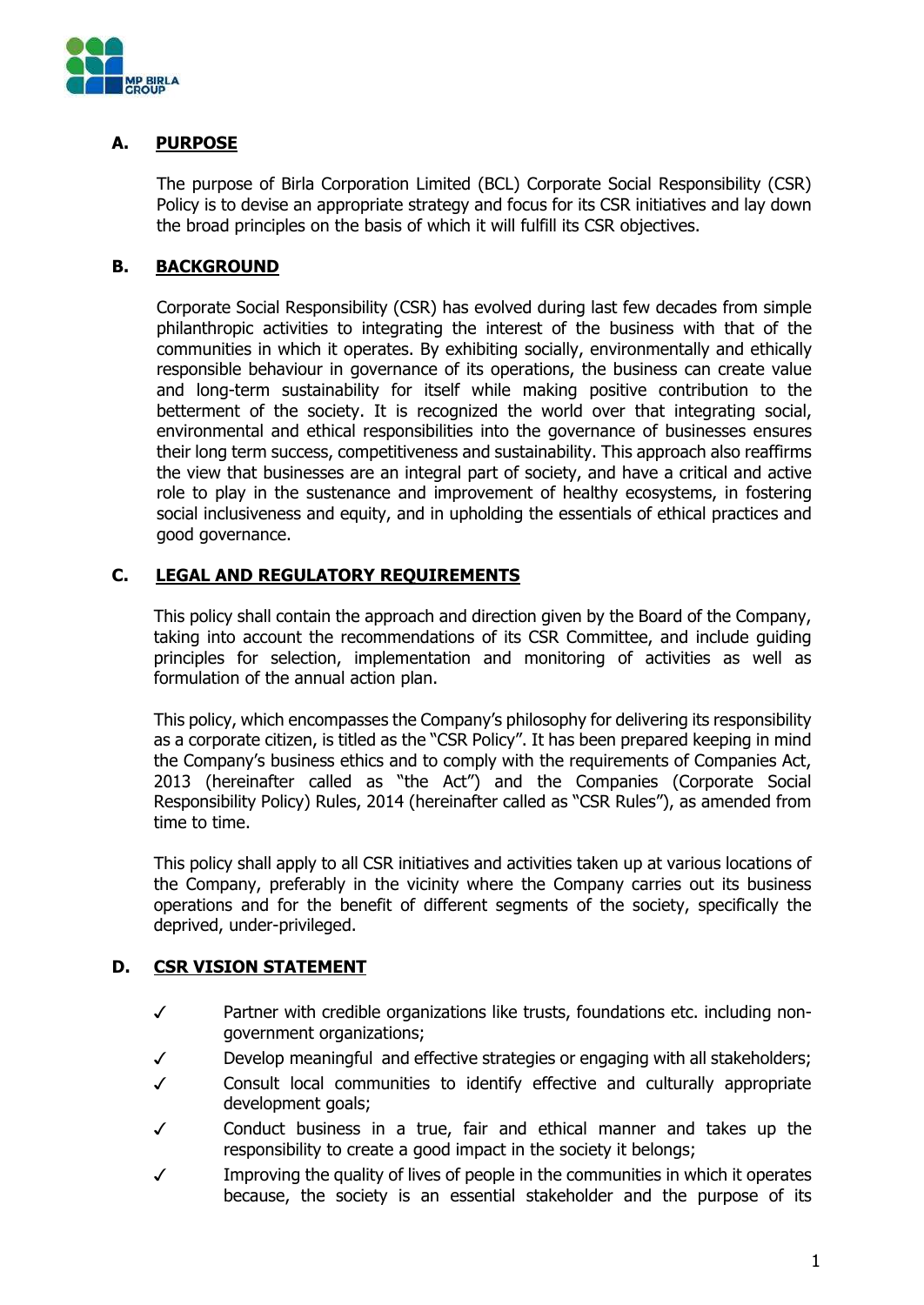

existence;

Measures for empowering marginalised and disadvantaged sections of the society particularly in the field of education and health care.

#### **E. OBJECTIVES OF THE CSR POLICY**

The objectives of this policy are to -

- ✓ Demonstrate commitment to the common good through responsible business practices and good governance;
- ✓ Set high standards of quality in the delivery of services in the social sector by creating robust processes and replicable models;
- ✓ To operate its business in an economically, socially and environmentally sustainable manner, while recognizing the interests of all its stakeholders.

#### **F. CORPORATE SOCIAL RESPONSIBILITY COMMITTEE**

#### **Composition:**

The Corporate Social Responsibility Committee ('CSR Committee') shall consist of three or more Directors amongst whom at least one shall be an Independent Director.

#### **Meetings:**

The CSR Committee shall hold meeting as and when required, to discuss various issues on implementation of the CSR Policy of the Company.

#### **Role of CSR Committee:**

The role and responsibility of the CSR Committee will be as under:-

- ✓ to formulate and recommend to the Board, a Corporate Social Responsibility Policy which shall indicate the activities to be undertaken by the Company as specified in Schedule VII of the Companies Act 2013;
- ✓ to recommend the amount of expenditure to be incurred on various CSR activities in a financial year;
- ✓ to monitor the Corporate Social Responsibility Policy of the Company from time to time.
- ✓ To recommend the Board on the guiding principles for selection, implementation and monitoring of CSR activities.
- ✓ To formulate and recommend to the Board, an Annual CSR Action Plan in pursuance of its CSR policy.
- ✓ To recommend the Board to alter the Annual CSR Action Plan at any time during the financial year based on the reasonable justification to that effect.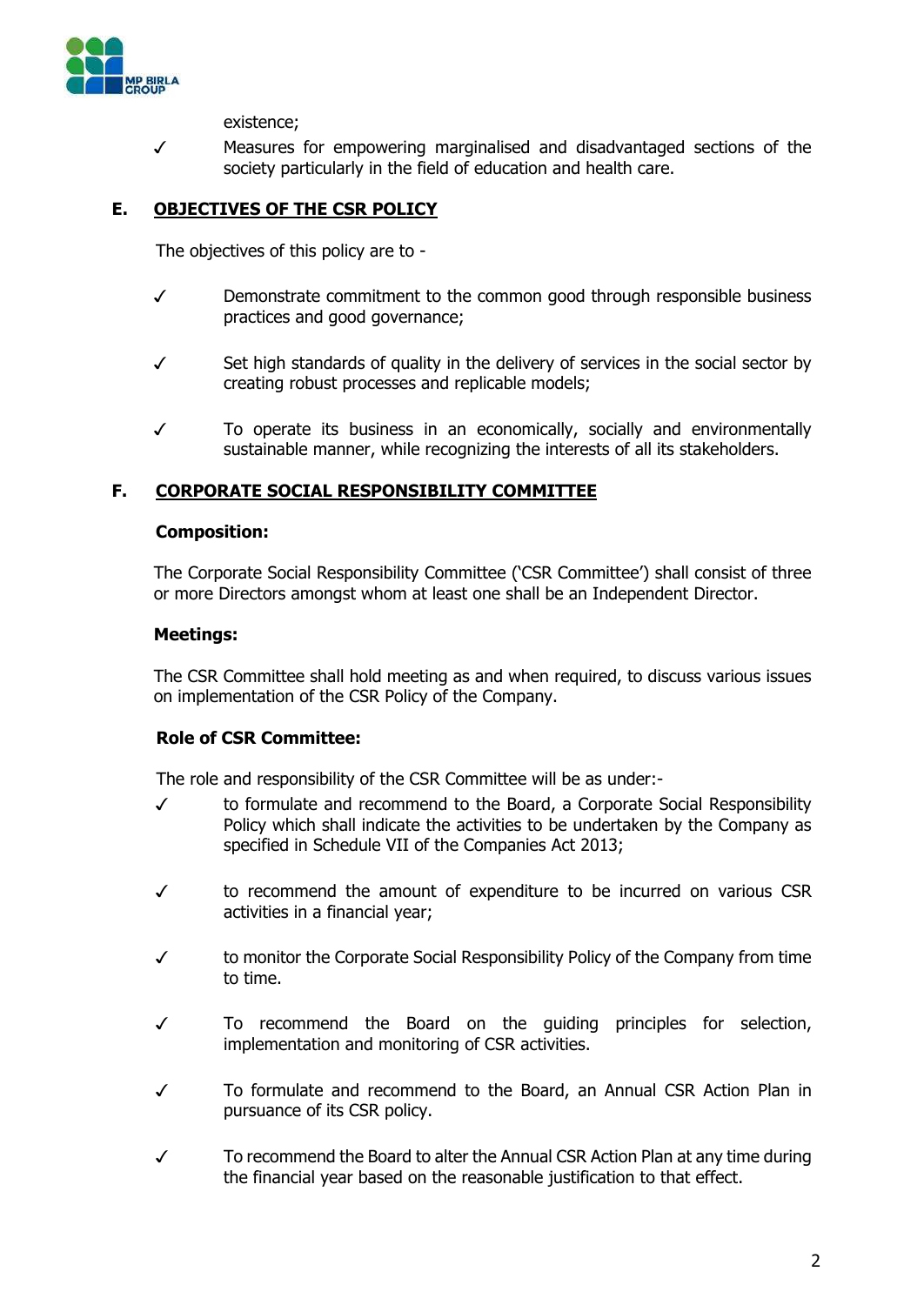

- ✓ To decide on any other matter/thing as may be considered expedient by the members in furtherance of and to comply with the CSR Policy of the Company.
- ✓ To perform such other functions as may be delegated by the Board and/or mandated by any regulatory provisions from time to time.

## **G. RESPONSIBILITIES OF BOARD OF DIRECTORS**

The Board of Birla Corporation Limited will be responsible for:

- ✓ Approving the CSR policy as formulated by the CSR Committee and CSR Annual Action Plan of the Company in pursuance of its CSR policy, which shall include the following:
	- the list of CSR projects or programmes that are approved to be undertaken in areas or subjects specified in Schedule VII of the Companies Act, 2013;
	- the manner of execution of such projects or programmes as per CSR Rules;
	- the modalities of utilisation of funds and implementation schedules for the projects or programmes;
	- monitoring and reporting mechanism for the projects or programmes; and
	- details of need and impact assessment, if any, for the projects undertaken by the Company.
- ✓ Ensuring that in each Financial Year the Company spends at least 2% of the average net profit made during the three immediately preceding Financial Years.
- ✓ Approve the CSR projects or programmes that are recommended to be undertaken in areas or subjects specified in the Act; along with the manner of execution of such projects or programmes as specified in the Act
- ✓ Ensuring that the CSR activities are undertaken by the Company itself or through a registered and eligible Implementating Agency as per CSR Rules.
- ✓ Ensuring that in every Financial Year, funds committed by the Company for CSR activities are utilized effectively, and implementation is monitored on regular basis and the Chief Financial Officer or the person responsible for financial management shall certify to the effect.
- ✓ Ensuring disclosure of the composition of the CSR Committee, and CSR Policy and Projects approved by the Board on their website, if any, for public access.
- ✓ The Board may alter the CSR Annual Action Plan at any time during the financial year, as per the recommendation of its CSR Committee, based on reasonable justification to that effect.
- ✓ The Board shall ensure that the administrative overheads shall not exceed five percent of total CSR expenditure of the Company for the financial year.
- ✓ Monitor the implementation of ongoing projects, if any carried forward from earlier years, and make modifications in such projects to ensure smooth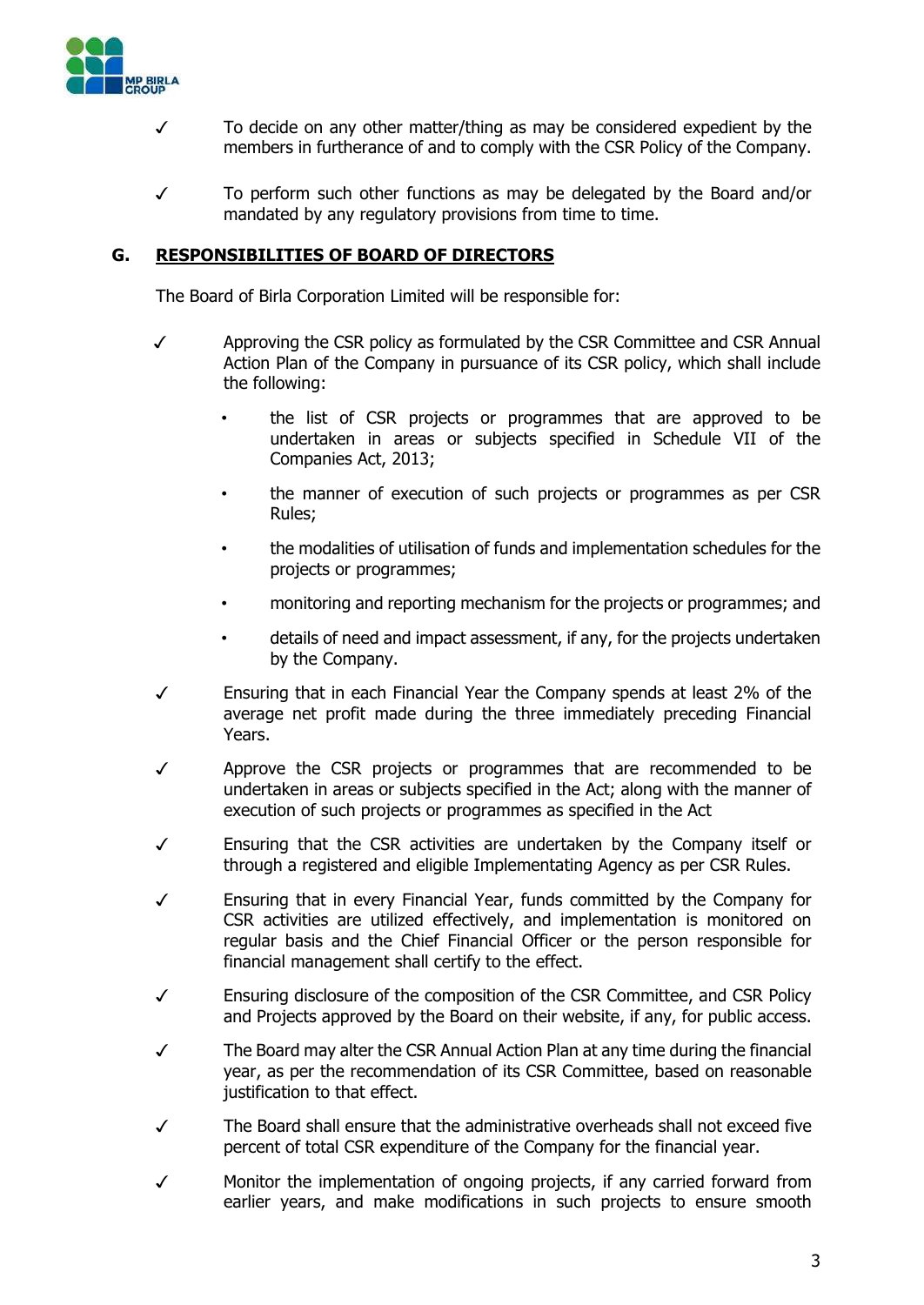

implementation of the project within permissible time period.

✓ In case of excess CSR Spend in any year, to decide on set off of excess amount against the requirement to spend in the three immediate succeeding financial years, in accordance with the provisions of the Act and CSR Rules.

As per Section 135 of the Companies Act, 2013, the reasons for under spending of the allocated CSR budget shall be specified in the Board's Report.

## **H. CSR ALLOCATION & EXPENDITURE**

For achieving its CSR objectives through implementation of meaningful & sustainable CSR programmes, the Company will allocate at least 2% of its average net profits made during the 3 (Three) immediately preceding financial years as its Annual CSR Budget. The Annual CSR Budget shall be spent on projects / activities as laid down in this Policy.

#### Administrative Overheads:

"Administrative Overheads" expenses incurred by the Company will be used for 'General Management & Administration' of the Corporate Social Responsibility functions in the Company but shall not include the expenses directly incurred for the designing, implementation, monitoring, and evaluation of a particular Corporate Social Responsibility project or programme.

#### Surplus of CSR Activities:

Any surplus arising out of the CSR activities shall not form part of the business profit of the Company and shall be ploughed back into the same project or shall be transferred to the Unspent CSR Account and spent in pursuance of CSR Policy and Annual Action Plan of the Company or transfer such surplus amount to a Fund specified in Schedule VII of the Act, within a period of six months of the expiry of the financial year.

#### Excess CSR Spent:

Where the Company spends an amount in excess of requirement, such excess amount may be set off by the Board against the requirement to spend up to immediate succeeding three financial years subject to the conditions that –

- the excess amount available for set off shall not include the surplus arising out of the CSR activities, if any.
- the Board of the Company shall pass a resolution to that effect.

#### Creation or Acquisition of Capital Assets:

CSR amount may be spent by the Company for creation or acquisition of a Capital Asset which shall however, be held by either:

- i) Company established under section 8 of the Act, or a Registered Public Trust or Registered Society, having charitable objects and CSR Registration Number under the CSR Rules;
- ii) Beneficiaries of the CSR Project, in the form of self-help groups, collectives, entities;
- iii) A Public authority.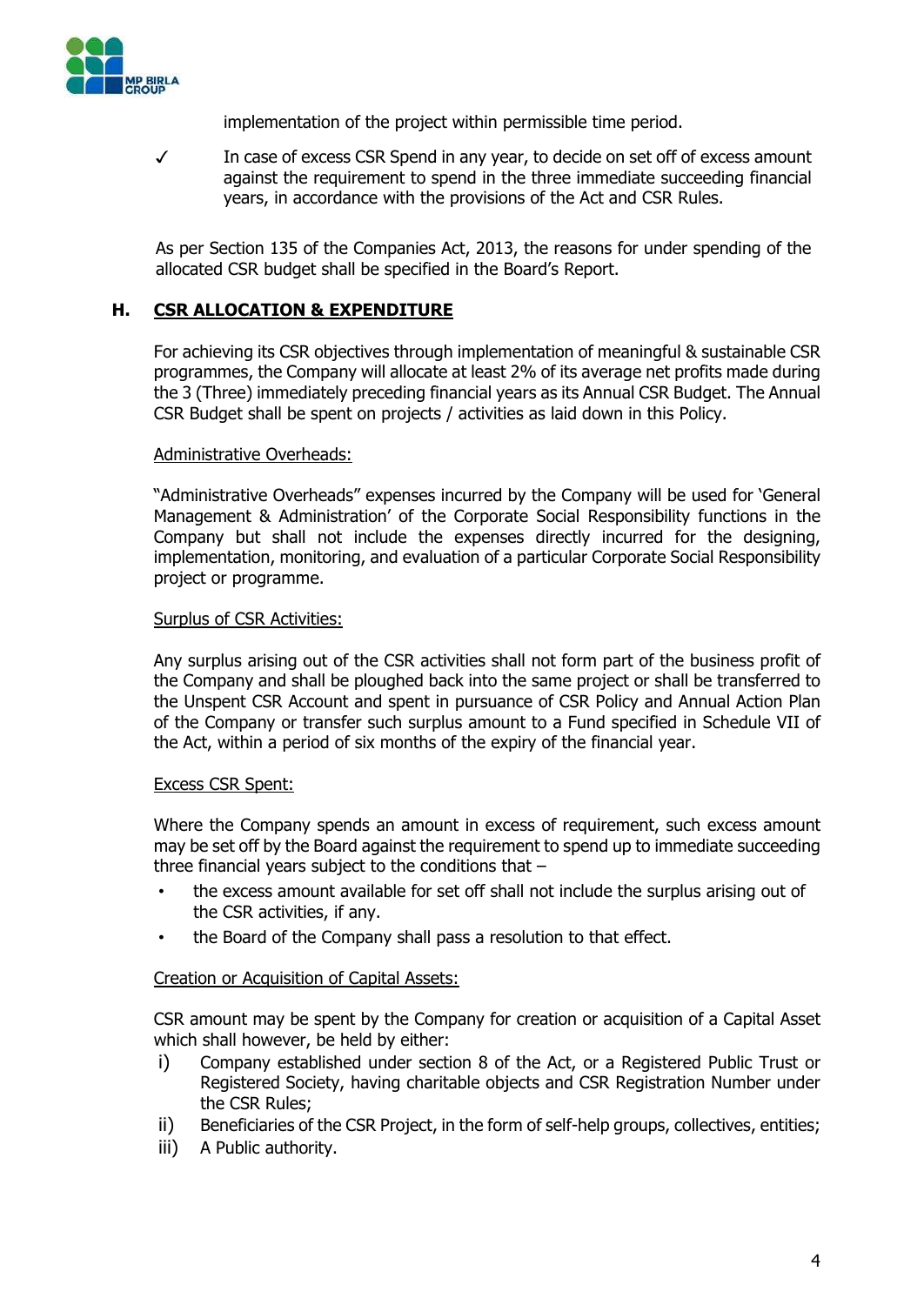

## **I. CSR ACTIVITIES:**

- 1) The CSR Activities which may be undertaken by the Company as specified in Schedule VII of the Companies Act, 2013 will include the following:
	- i) Eradicating hunger, poverty and malnutrition, promoting health care including preventive health care and sanitation including contribution to the Swach Bharat Kosh set-up by the Central Government for the promotion of sanitation and making available safe drinking water.
	- ii) Promoting education, including special education and employment enhancing vocation skills especially among children, women, elderly and the differently abled and livelihood enhancement projects.
	- iii) Promoting gender equality, empowering women, setting up homes and hostels for women and orphans; setting up old age homes, day care centres and such other facilities for senior citizens and measures for reducing inequalities faced by socially and economically backward groups.
	- iv) Ensuring environmental sustainability, ecological balance, protection of flora and fauna, animal welfare, agroforestry, conservation of natural resources and maintaining quality of soil, air and water including contribution to the Clean Ganga Fund set-up by the Central Government for rejuvenation of river Ganga.
	- v) Protection of national heritage, art and culture including restoration of buildings and sites of historical importance and works of art; setting up public libraries; promotion and development of traditional art and handicrafts.
	- vi) Measures for the benefit of armed forces veterans, war widows and their dependents, Central Armed Police Forces (CAPF) and Central Para Military Forces (CPMF) veterans, and their dependents including widows.
	- vii) Training to promote rural sports, nationally recognised sports, paralympic sports and olympic sports.
	- viii) Contribution to the prime minister's national relief fund or Prime Minister's Citizen Assistance and Relief in Emergency Situations Fund (PM CARES Fund) or any other fund set up by the central govt. for socio economic development and relief and welfare of the schedule caste, tribes, other backward classes, minorities and women.
	- ix) (a) Contribution to incubators or research and development projects in the field of science, technology, engineering and medicine, funded by the Central Government or State Government or Public Sector Undertaking or any agency of the Central Government or State Government; and
		- (b) Contributions to public funded Universities; Indian Institute of Technology (IITs); National Laboratories and autonomous bodies established under Department of Atomic Energy (DAE); Department of Biotechnology (DBT); Department of Science and Technology (DST); Department of Pharmaceuticals; Ministry of Ayurveda, Yoga and Naturopathy, Unani, Siddha and Homoeopathy (AYUSH); Ministry of Electronics and Information Technology and other bodies, namely Defense Research and Development Organisation (DRDO); Indian Council of Agricultural Research (ICAR); Indian Council of Medical Research (ICMR) and Council of Scientific and Industrial Research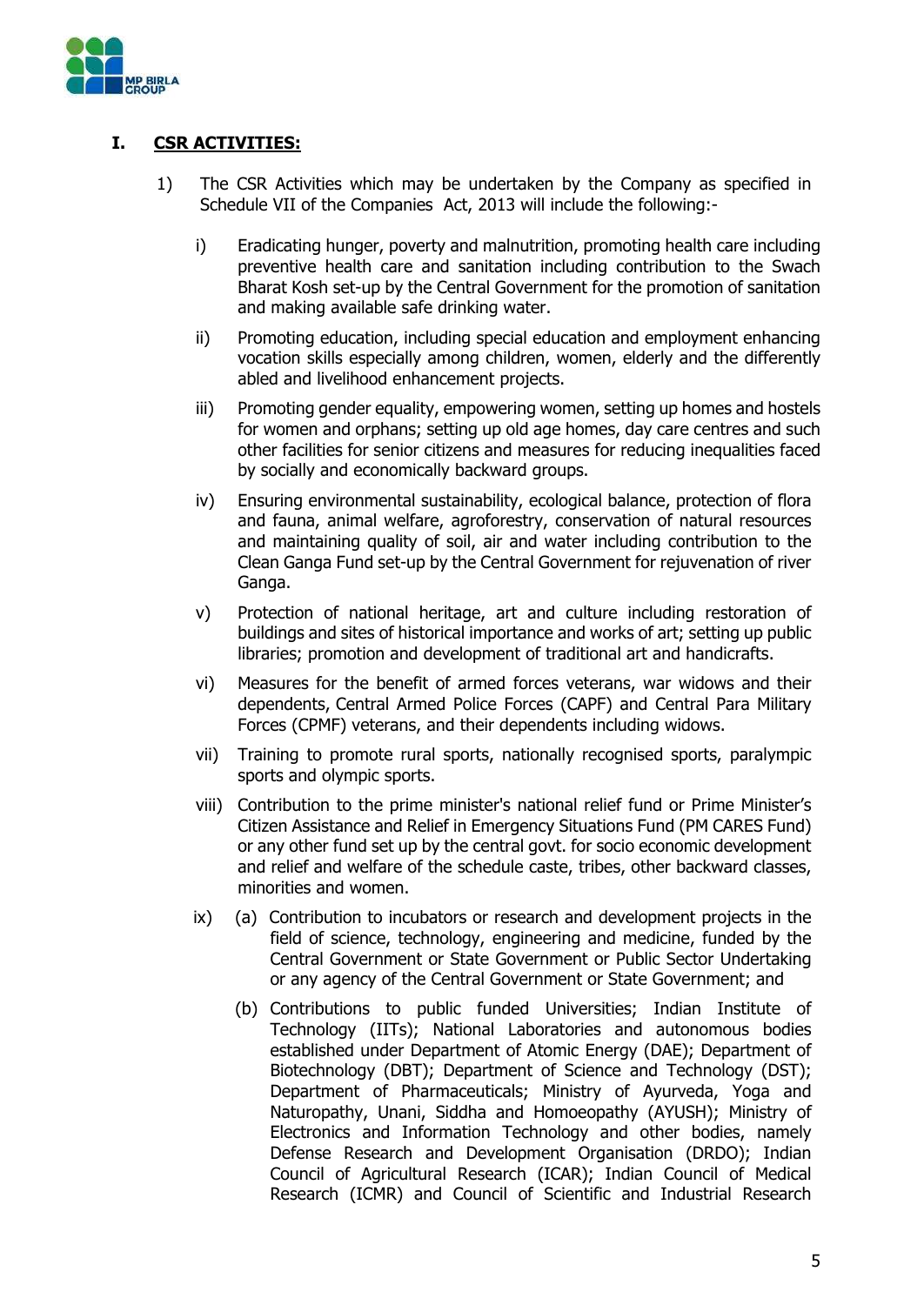

(CSIR), engaged in conducting research in science, technology, engineering and medicine aimed at promoting Sustainable Development Goals (SDGs).

- x) rural development projects.
- xi) slum area development.

Explanation.- For the purposes of this item, the term `slum area' shall mean any area declared as such by the Central Government or any State Government or any other competent authority under any law for the time being in force.

- xii) disaster management, including relief, rehabilitation and reconstruction activities.
- xiii) Any other CSR Activity including projects/ programmes as may be notified by the Government from time to time.
- 2) The activities mentioned above are to be interpreted liberally so as to capture the essence of the same. These areas are only illustrative and not exhaustive. The initiatives by the Company in the above fields will include contribution to various projects engaged in these areas.
- 3) CSR expenditure shall include all expenditure including contribution to corpus, for projects or programs relating to CSR activities approved by the Board on the recommendation of its CSR Committee, but does not include any expenditure on an item not in conformity with the CSR Policy.
- 4) Though the Company would give preference to local area and areas around the Company for spending the amount earmarked for CSR, it would also work for the upliftment of the underprivileged at large.
- 5) The CSR projects or programs or activities undertaken by the Company as per the Company's CSR Policy in India only shall amount to CSR Expenditure in accordance with the provisions of the Act.

## **J. TRANSFER OF UNSPENT CSR AMOUNT**

Until a separate fund is specified by the Government, the unspent CSR amount, if any, shall be transferred by the Company to a fund specified in Schedule VII of the Act, within a period of six months of the expiry of the financial year.

Amount remaining unspent pursuant to an ongoing project shall be transferred within a period of thirty days from the end of the financial year to the Unspent Corporate Social Responsibility Account and such amount shall be spent by the company in pursuance of its obligation towards the CSR Policy within a period of three financial years from the date of such transfer, failing which, the company shall transfer the same to a Fund specified in Schedule VII of the Act, within a period of thirty days from the date of completion of the third financial year.

#### **K. IMPLEMENTATION**

The process for implementation of CSR programmes will involve the identification of programmes at Corporate and Unit level of the Company and the same will be done by means of the following:

A. Receipt of proposals/requests from Units/District Administration/local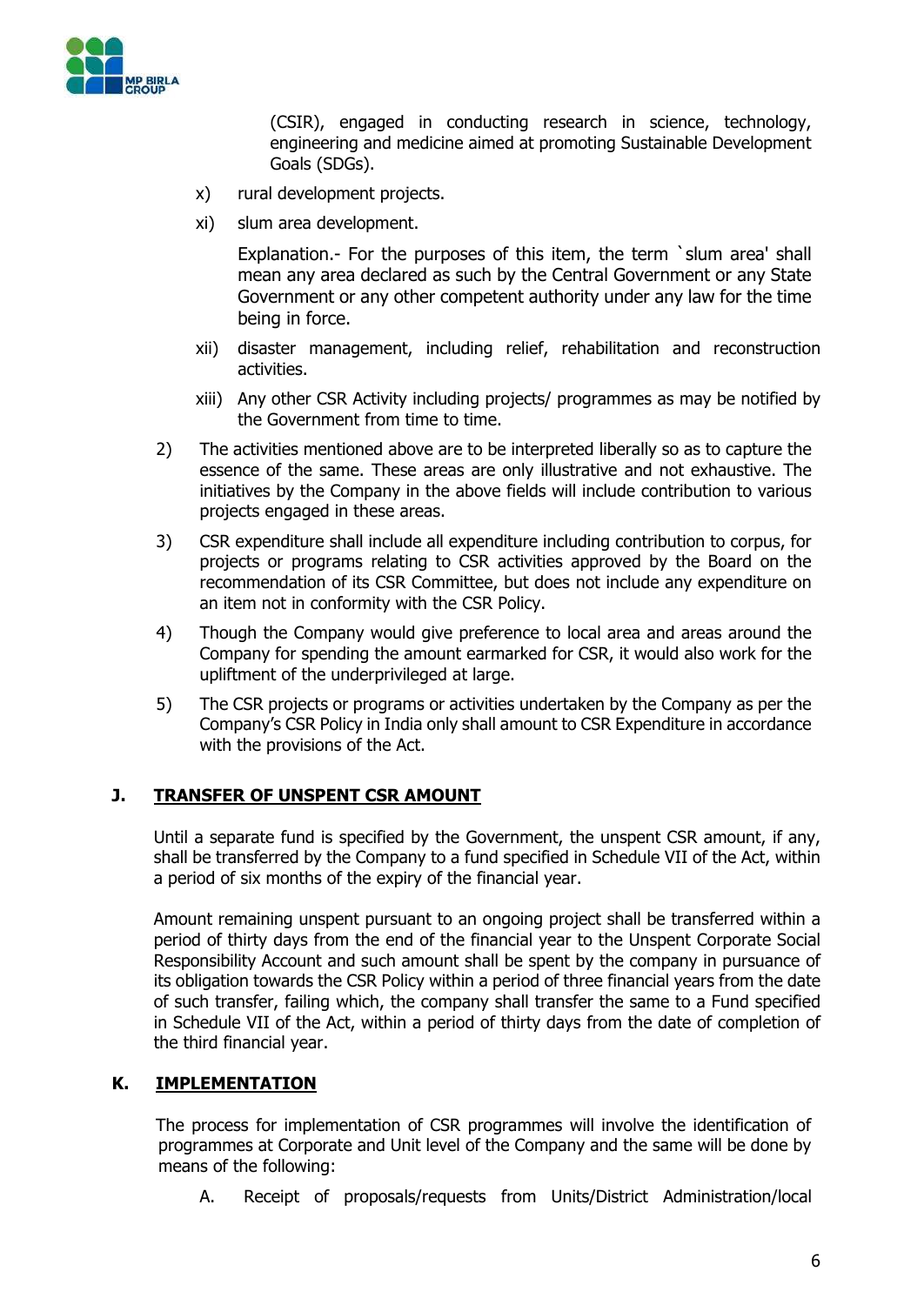

Govt./NGO/Trust/Society/Institution etc. and assessment of the same.

- B. Discussions with local representatives/Civic bodies/Citizen's forums etc.
- C. CSR programmes as may be identified at Corporate Office or at Unit level will be required to be put up to the CSR Committee of the Board.

Very often, for CSR initiatives involving large capital outlays, there is potential for publicprivate partnership where the appropriate Government makes available land/other infrastructure free or at concessional rates, in the larger interests of the society. In order to ensure that there is transparency and credibility and that the State / Central Govt. grants of land and/or other resources are indeed for larger public good and not designed to benefit a Company, it is appropriate to undertake these projects through a distinct and separate legal entity such as a Trust/Society etc., rather than the Company itself. The activities and expenditure of such trusts/societies are regulated in terms of the requirements of Income Tax Act, 1961 for maintaining eligibility for tax deductibility of the donor Company. The Company may make contributions to the trusts/societies for CSR initiatives to be undertaken by them. Such contributions to the trusts/societies will be made either to the corpus or otherwise for planned projects/activities or for future initiatives to be undertaken by them as per their objectives.

Further, all eligible entities covered in Rule 4 of the CSR Rules through which the Company intends to undertake any CSR Activity shall have registration certificates, as applicable under various laws, rules, regulations and statutes.

## **L. MONITORING AND FEEDBACK**

To ensure effective implementation of the CSR programmes undertaken at each Unit, a monitoring mechanism will be put in place by the Unit head. The progress of CSR programmes under implementation at the Unit will be reported to Corporate Office on a regular basis.

In respect of the contributions made to various societies/trusts for the CSR activities, BCL will obtain commitment from the trusts/societies that it shall utilize its funds solely for the projects/activities identified. BCL shall have the right to ask the said trusts/societies to provide requisite details to show that the contribution made by BCL have been spent on the earmarked projects.

The CSR activities of the Company will be included in the Directors' report as prescribed in Section 135 of the Companies Act, 2013 and the Rules made there under. A copy of the CSR Policy and CSR Projects approved by the Board will also be placed on the Company's website.

## **M. ENGAGEMENT OF INTERNATIONAL ORGANISATIONS**

The Company may engage international organisation(s) for designing, monitoring and evaluation of the CSR projects or programmes as well as for capacity building of its personnel for CSR.

## **N. IMPACT ASSESSMENT**

1. If the Company has an average CSR obligation of ten crore rupees or more, in the three immediately preceding financial years, it shall undertake impact assessment, through an independent agency, of their CSR projects having outlays of one crore rupees or more, and which have been completed not less than one year before